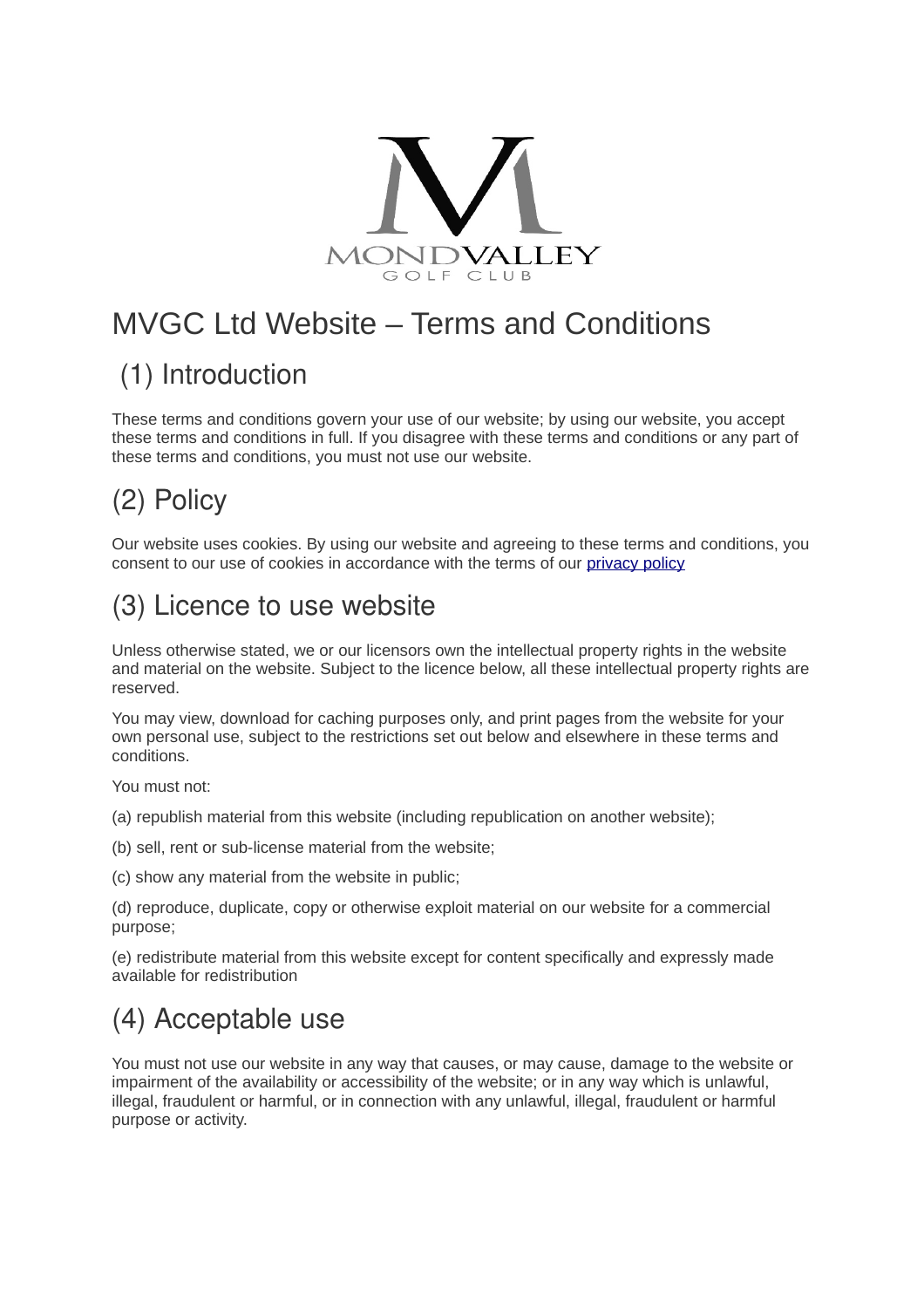You must not use our website to copy, store, host, transmit, send, use, publish or distribute any material which consists of (or is linked to) any spyware, computer virus, Trojan horse, worm, keystroke logger, rootkit or other malicious computer software.

You must not conduct any systematic or automated data collection activities (including without limitation scraping, data mining, data extraction and data harvesting) on or in relation to our website without our express written consent.

You must not use our website to transmit or send unsolicited commercial communications.

You must not use our website for any purposes related to marketing without our express written consent.

#### (5) User generated content

In these terms and conditions, "your user content" means material (including without limitation text, images, audio material, video material and audio-visual material) that you submit to our website, for whatever purpose.

You grant to us a worldwide, irrevocable, non-exclusive, royalty-free licence to use, reproduce, adapt, publish, translate and distribute your user content in any existing or future media. You also grant to us the right to sub-license these rights, and the right to bring an action for infringement of these rights.

Your user content must not be illegal or unlawful, must not infringe any third party's legal rights, and must not be capable of giving rise to legal action whether against you or us or a third party (in each case under any applicable law).

You must not submit any user content to the website that is or has ever been the subject of any threatened or actual legal proceedings or other similar complaint.

We reserve the right to edit or remove any material submitted to our website, or stored on our servers, or hosted or published upon our website.

Notwithstanding our rights under these terms and conditions in relation to user content, we do not undertake to monitor the submission of such content to, or the publication of such content on, our website.

## (7) Limited warranties

We do not warrant the completeness or accuracy of the information published on this website; nor do we commit to ensuring that the website remains available or that the material on the website is kept up-to-date.

To the maximum extent permitted by applicable law we exclude all representations, warranties and conditions relating to this website and the use of this website (including, without limitation, any warranties implied by law of satisfactory quality, fitness for purpose and/or the use of reasonable care and skill).

#### (8) Limitations and exclusions of liability

To the extent that the website and the information and services on the website are provided freeof-charge, we will not be liable for any loss or damage of any nature.

We will not be liable to you in respect of any losses arising out of any event or events beyond our reasonable control.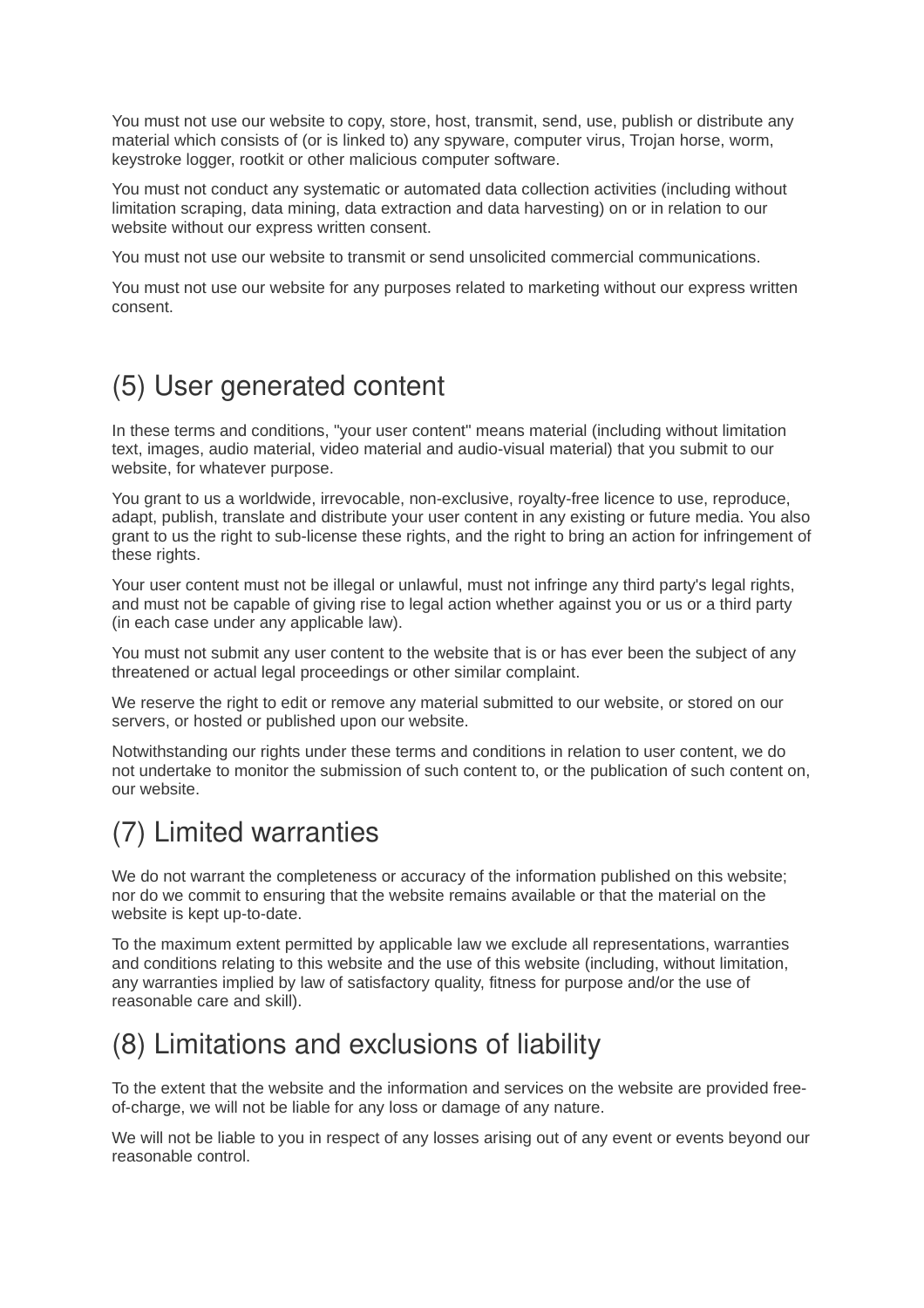We will not be liable to you in respect of any special, indirect or consequential loss or damage.

#### (9) Breaches of these terms and conditions

Without prejudice to our other rights under these terms and conditions, if you breach these terms and conditions in any way, we may take such action as we deem appropriate to deal with the breach, including suspending your access to the website, prohibiting you from accessing the website, blocking computers using your IP address from accessing the website, contacting your internet service provider to request that they block your access to the website and/or bringing court proceedings against you.

## (10) Variation

We may revise these terms and conditions from time-to-time. Revised terms and conditions will apply to the use of our website from the date of the publication of the revised terms and conditions on our website. Please check this page regularly to ensure you are familiar with the current version.

# (11) Assignment

We may transfer, sub-contract or otherwise deal with our rights and/or obligations under these terms and conditions without notifying you or obtaining your consent.

You may not transfer, sub-contract or otherwise deal with your rights and/or obligations under these terms and conditions.

## (12) Severability

If a provision of these terms and conditions is determined by any court or other competent authority to be unlawful and/or unenforceable, the other provisions will continue in effect. If any unlawful and/or unenforceable provision would be lawful or enforceable if part of it were deleted, that part will be deemed to be deleted, and the rest of the provision will continue in effect.

# (13) Exclusion of third party rights

These terms and conditions are for the benefit of you and us and are not intended to benefit any third party or be enforceable by any third party. The exercise of our and your rights in relation to these terms and conditions is not subject to the consent of any third party.

# (14) Entire agreement

These terms and conditions, together with our privacy policy, constitute the entire agreement between you and us in relation to your use of our website, and supersede all previous agreements in respect of your use of this website.

# (15) Law and jurisdiction

These terms and conditions will be governed by and construed in accordance with English law, and any disputes relating to these terms and conditions will be subject to the [non-]exclusive jurisdiction of the courts of England and Wales.